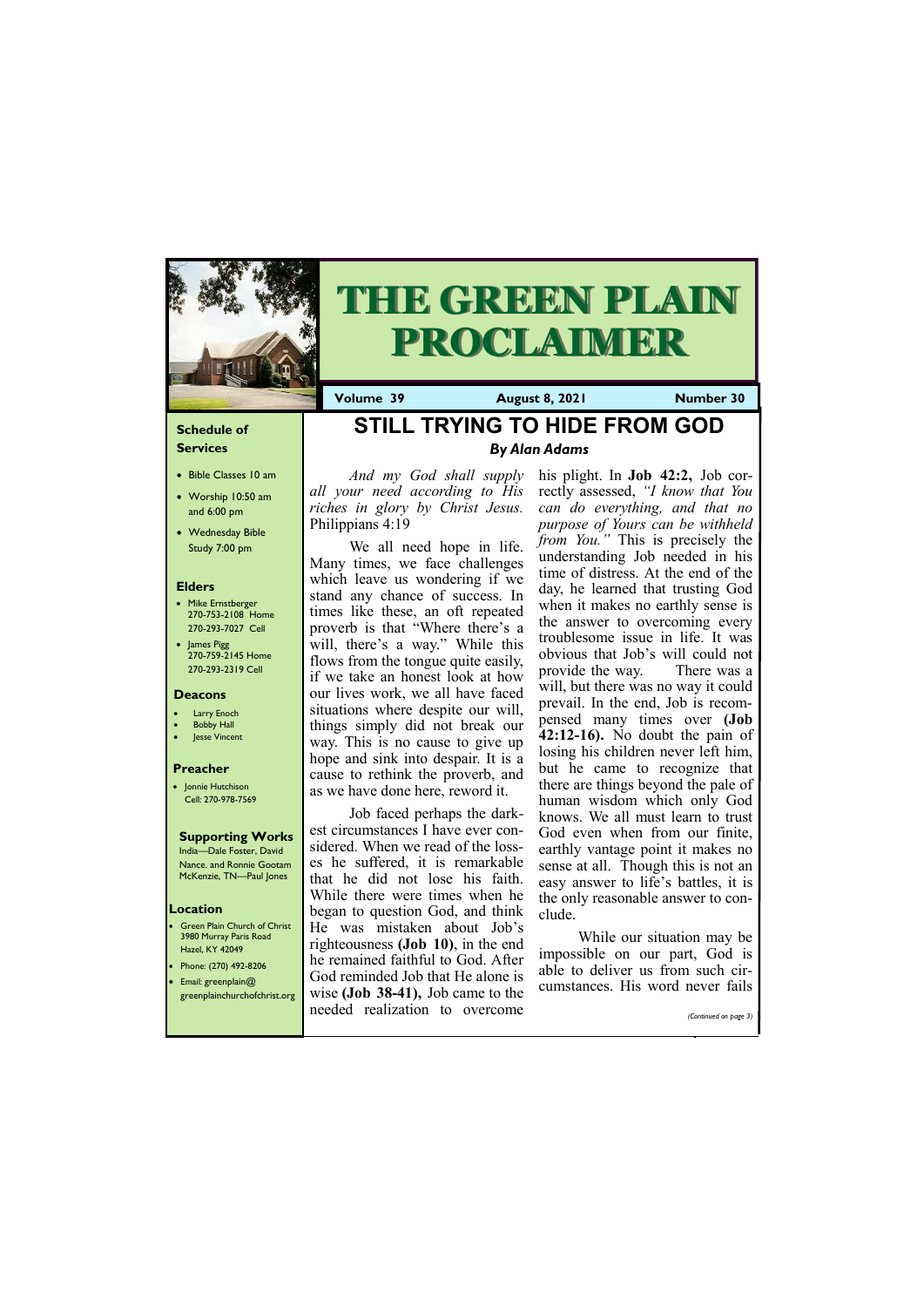## NEWS AND NOTES

*REMEMBER IN PRAYER: Green Plain members*: Faye Travis, Peggy Jarvis, Joanne Barnes, Maxine Pool, Hayes and Marjorie Grady, Jim Fielder, Griselda Adams, Larry Enoch, Steve Enoch, Carolyn Byars, Mary and Jim Lowrie and Mary and Jesse Vincent.

*Family and Friends:* Teresa Tacker, Betty Pond, Bryan White, Kenneth Mizell, Dale Pentecost, Brett Wyatt and Charlotte Parker. Please let us know of those who have improved or any one who needs to be added to this list.

- **COVID INFO:** As our elders announced last Wednesday, with the increase in Covid cases in our county it is recommended to wear masks in entering and departing the assembly, especially if you have not taken the Covid vaccine. Let us consider one another's safety and act accordingly.
- **PANTRY ITEMS August 2021: 1—Toothpaste; 8—Body Wash; 15—Kleenex; 22— Paper Towels; 29—Deodorant** Please bring any additional items you wish for the "blessing box" which is located next to the breezeway on the north side of the building.
- **August 2021 Anniversaries: 13—**Gail & Jonnie Hutchison . **Birthdays:** 4-Teresa Enoch; 10-Brent Morris. Please let us know if we have left anyone out.
- *ENROLL IN A FREE BIBLE CORRECSPONDENCE COURSE. Send your name and complete mailing address and phone number to the address on the first page of this bulletin.*

## • **UPCOMING LOCAL EVENTS**:

**Fall Gospel Meeting** with Alan Adams, September 12-16, 2021. **School of Biblical Studies** will be conducted each Monday evening 7-9 pm, September 20—November 8, 2021. Larry Powers will teach "Church History" and Jack Phillips will teach "2 Corinthians.

• *"The Lord looks down from heaven upon the children of men, To see if there are any who understand, who seek God." Psalm 14:2.*

## **Page 2**

**GOSPEL BROADCASTING NETWORK The Gospel 24/7**

# **LESSONS AUGUST 8th**

**AM Bible Study—** *The Book of Acts* **AM—***Faithfulness*



**PM—***Characteristics of Love*

**Wednesday Bible Class**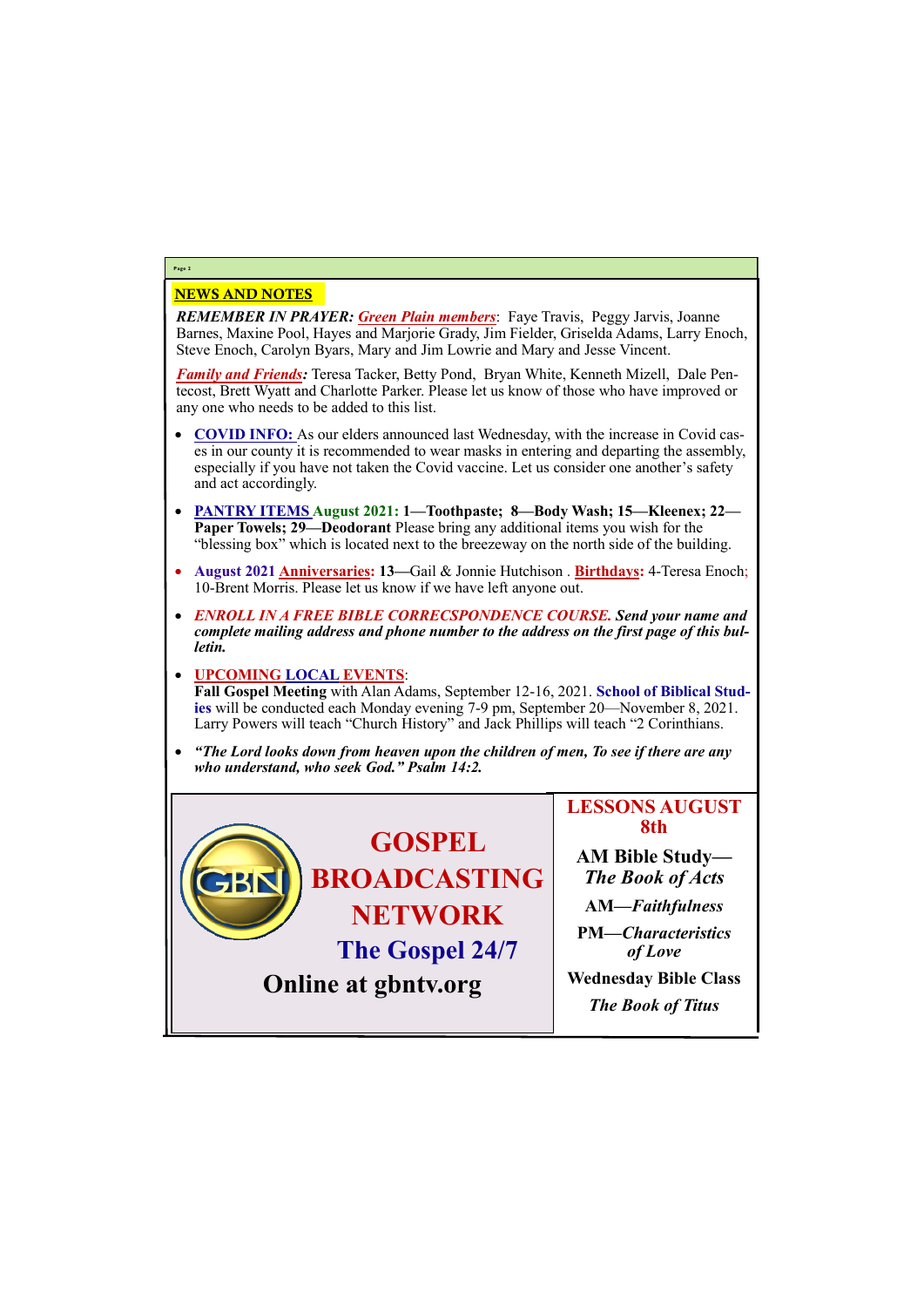**Page 3**

**(Isaiah 55:10-11),** and in the end that which is impossible for men, is possible for God **(Matthew 19:26).** Though the reward may not be enjoyed in this earthly life, we have the privilege to store up treasures in heaven **(Matthew 6:19-21).** While not everything we will in this life will come to fruition, it is often the case in retrospect we learn that God's will was better for us in the long run anyway. The key is to focus our wills on things above, not on things of this earth **(Colossians 3:1-4).**

This may be easier said than done, but if we learn to do this, the promised reward will never fail nor be taken from us

**(Philippians 3:20-21; 1 Peter 1:3-12; 1 John 3:1-2).** In all three of these texts, the call from the apostle is to let the promises propel us to victory over our adversary **(Philippians 4:1; 1 Peter 1:13-17; 1 John 3:3).** Those who hear His voice can never be plucked from His hand **(John 10:27-29).** So, we echo Paul's sentiment concerning his ability to remain faithful in any circumstance: *"I can do all things through Christ who strengthens me"* **(Philippians 4:13).** In short, where there's His will, there most certainly is a way **(Philippians 4:19)**.

*—Elizabethton church of Christ (TN).*

*(Continued from page 1)*

# IS THERE A GOD? *By jonnie Hutchison*

The ranks of those who would answer "no" to this question seem to be growing daily. Many in the so-called "millennial generation" have scorned both God and organized religion as irrelevant to their lives. The Bible is viewed as just another production of deluded men with little to offer in either knowledge or guidance. Man's existence is viewed as a chance occurrence - the product of the "big bang" and organic evolution rather than the result of God's special creation. Consider the following: If God does not exist, then how does one explain the existence of morality in humans? Among all the creatures upon the face of the earth, man alone recognizes the difference between right and wrong. Man, alone has a built-in sense of what is moral and what is immoral. Animals act not by a sense of morality but merely by instinct. Man is an intelligent being with the ability to reason and make decisions based upon knowledge. Animals have no such capability. The evolutionary process cannot explain the existence of morality in man. But the Bible does. *"And God said, 'Let Us make man in Our image and according to Our like-*existence of God. *"For since the creation of ness…."* (Genesis 1:26). Since God is not morality? Yet, such is not the case. *(Continued on page 4)*

physical but is Spirit (John 4:24), then man is made in the spiritual image of God which explains why man is a moral being. Only man has an "inward man" (spiritual) and an "outward man" (physical). (Romans 7:22; 2 Corinthians 4:16. The spiritual part of man gives him that sense of morality which is characteristic of His Creator. The conscience has been defined as "the part of the mind that makes you aware of your actions as being morally right or wrong" (Merriam Webster). Is there any other creature other than man who possesses a conscience? No. But if man is the product of organic evolution would it not be the case that lower life-forms, from which man supposedly evolved, should at least have some lesser developed sense of

The "theory" of evolution, has never been scientifically proven as fact. That is why it is still just a theory.We are seeing in our generation the result of years of our children being exposed to an unproven theory which is taught as fact, but has no actual basis in fact. No wonder so many no longer believe in the